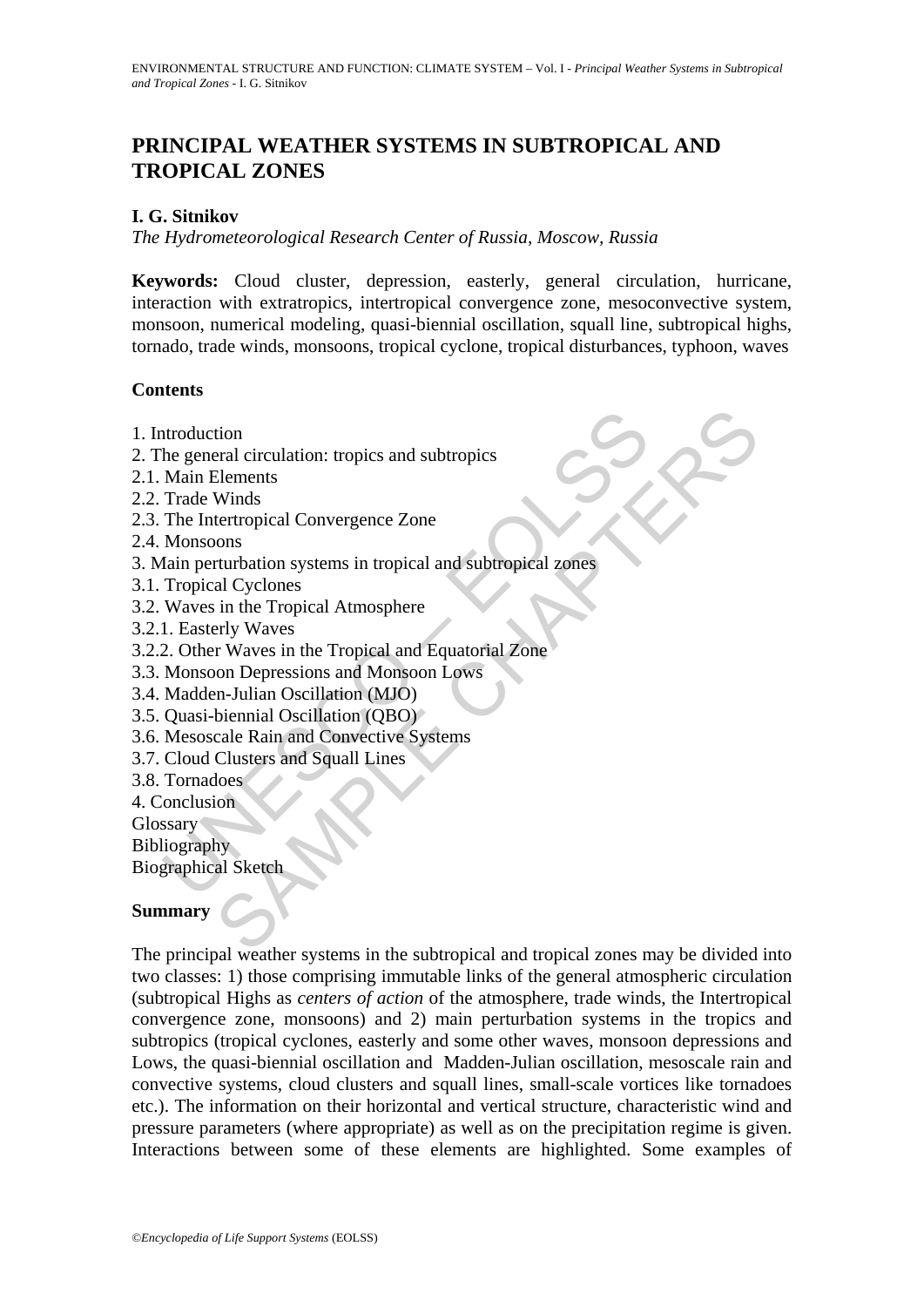national and international field programs directed on the study of various phenomena in lower latitudes are mentioned. Progress in understanding the many mechanisms involved in the maintenance of the above weather systems based on numerous satellite studies and numerical modeling using up-to-date computers is underlined. Significance for the Humankind of some potentially disastrous weather systems such as tropical cyclones with their strong winds, storm surges and floods, or abundant monsoon rains is especially signaled.

### **1. Introduction**

Lear 20th entered into the ring in the ring of Cameer (2.3 27 is) and the rational and a zero extending point of view, these are the lattiture a year is situated strictly in the zenith. This occurs on 22 Junisphere and on me between the Tropic of Cancer (2.5<sup>-2</sup>/<sup>-</sup> N) and the Tropic of Capital<br>From the astronomic point of view, these are the latitudes where the<br>and on 22 December in the Southern Hemisphere (the so-called *sum*<br>*solstices)* The tropics (from the Greek  $\tau \rho \circ \pi \mu \circ \sigma'$  "turning circle") may be (and are) defined in scientific literature in several different ways. Purely geographical definition locates the tropical zone between the Tropic of Cancer (23°27′ N) and the Tropic of Capricorn (23°27′ S). From the astronomic point of view, these are the latitudes where the Sun once a year is situated strictly in the zenith. This occurs on 22 June in the Northern Hemisphere and on 22 December in the Southern Hemisphere (the so-called *summer* and *winter solstices*). Meteorologically the apportionment of a «special» tropical zone is easily explained by the fact that the weather types all over that zone are homogeneous. The huge *subtropical Highs* (as the Azores and Honolulu Highs) are situated at its poleward sides, with the very steady (especially over the oceans) *trade winds* area in between. In former times sailors made good use of the trades to reach America from the Old World (hence the origin of the term). The above definition was introduced in the 1960s by Palmen and Newton. Alternative definitions of a line dividing the moderate and tropical latitudes include the median between mean altitudes of the poleward tropical tropopause and the equatorward tropopause of middle latitudes in the corresponding month and season (Petrossiants). The details of the atmospheric general circulation in the tropical and subtropical zones are given in Section 2.

Since the 1950s the Tropics have become a domain of permanently increasing interest among meteorologists. The reason why it is happening lays not only in the fact that they harbor the «nests» of devastating *tropical cyclones* (*hurricanes, typhoons*) – see Section 3.1 for them – but also in the belief of the many scientists that this part of the Earth represents, in its way, a «weather kitchen», supplying the rest of the world's atmosphere with energy, and so noticeably influences the weather over sometimes quite distant geographical areas. The monsoons, which mostly belong to the subtropical and tropical zones – see Section 2.4 – add greatly to that interest. The El Niño – Southern Oscillation phenomenon, quite newly discovered by the scientists, gives rise to headings of common newspapers quite often.

Quite logically, therefore, Humans have recently been witnesses of several large scientific undertakings connected with the study of tropical atmosphere and ocean. Among them are the GARP Atlantic Tropical Experiment – GATE (GARP stands here for the Global Atmospheric Research Program) of 1974, the Monsoon Experiment (MONEX) as a part of the Global Weather Experiment of 1979, the *Tropical Atmosphere – Global Ocean* (TOGA) Program and its Coupled Ocean - Atmosphere Response Experiment (COARE) fulfilled for 1992 – 1993 as well as numerous internationally coordinated (mostly by the World Meteorological Organization – WMO)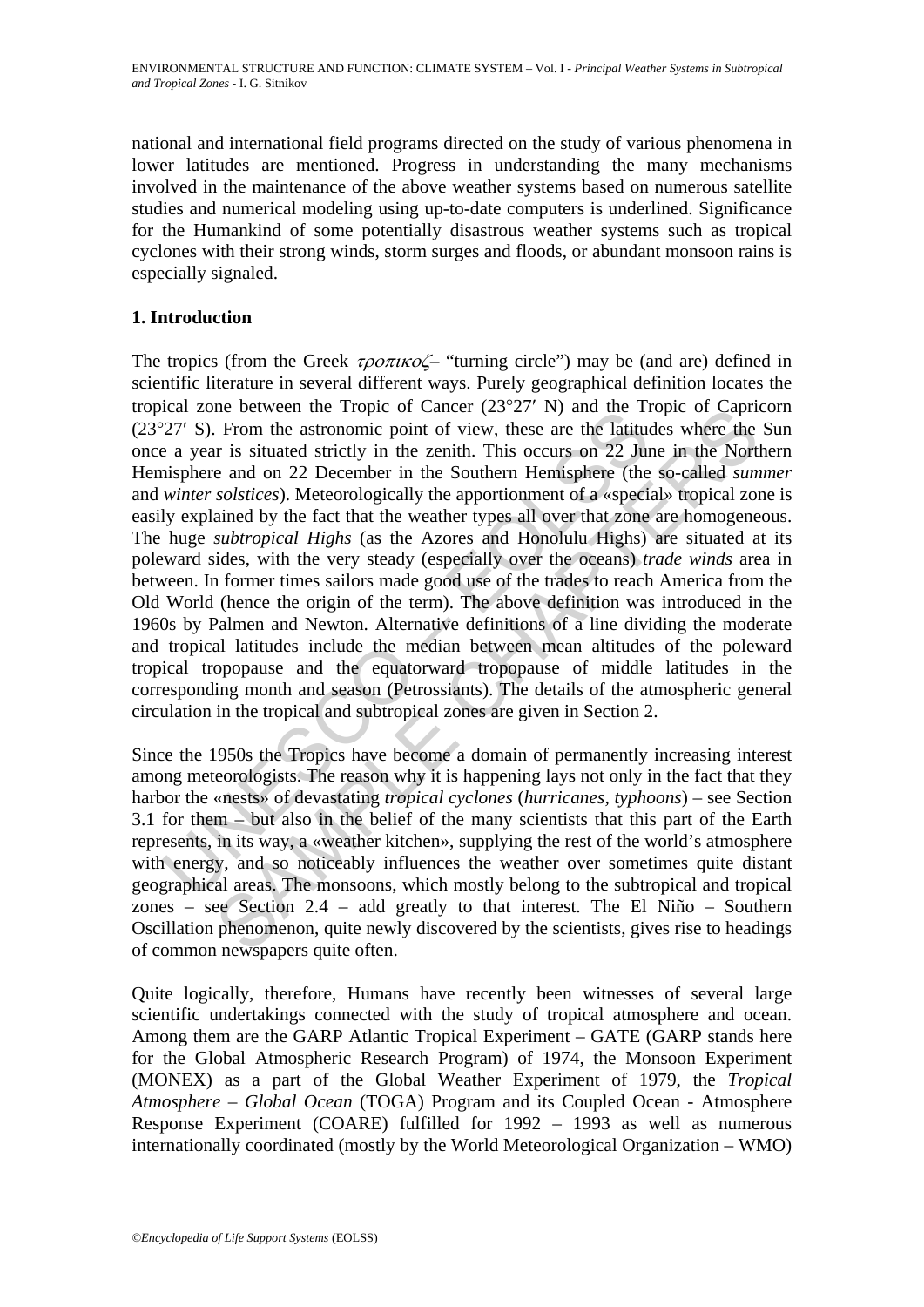field programs, conferences and symposia dedicated to the study of tropical cyclones both in global and regional scales. All these experiments and studies are finally aimed at the increase of quality of weather forecasts, both in the tropical zone itself and in the extratropics.

# **2. The General Circulation: Tropics and Subtropics**

### **2.1. Main Elements**

maind compensation. These exercise the equatorial act area can<br>main driving force of air currents in the tropical circulation. This e<br>e circulation systems which are either very steady (trade win<br>odical (monsoons). These entique univertime to the equatorial area and us usualy<br>enting force of air currents in the tropical circulation. This results in the lattion systems which are either very steady (trade winds) or exclusi<br>(monsoons). These The main function of the tropical circulation in the «heat engine» of the atmosphere is to transfer the excess of heat being accumulated in low latitudes because of the intensive absorption of solar radiation, to other parts of the atmosphere. Permanently maintained temperature difference between the equatorial area and the subtropics is thus the main driving force of air currents in the tropical circulation. This results in the largescale circulation systems which are either very steady (trade winds) or exclusively periodical (monsoons). These systems form the basic flow of the tropical atmosphere. Equatorward flow near the ground spread from the subtropical Highs is deflected by the Coriolis force to the right in the Northern Hemisphere and to the left in the Southern Hemisphere making the trade winds, respectively, blow from the northeast and southeast. With moist and warm air rising at the equator (in the *equatorial trough*) and dry warm air sinking at about 30° N or S, it creates the so-called Hadley cell outlined already in 1735 by George Hadley, the simplified circulation model in the tropical zone. This cell explains why there is so much precipitation in the equatorial regions called the *doldrums*, meaning *much rain and light winds*. On the other hand, at latitude 30° north or south, the air sinking results in skies being clear most of the time. There is little organized motion near the ground here; sailors have often been becalmed in this area. As there is also almost no rain, most of the world's deserts are found here. This latitude band is often called the *horse latitudes* because sailors sometimes threw overboard (or perhaps ate) horses they could not feed.

Actually, the above picture is too idealized. The maximum rainfall often occurs just north and south of the equator. It is closely connected with the apparition of the *Intertropical convergence zone* (ITCZ) thoroughly studied, in particular, during GATE. As common in the tropical circulation system as trade winds and subtropical Highs are, the ITCZ migrates extensively from season to season (see Section 2.3).

The classical scheme is disturbed greatly in the regions where the land-sea contrasts evolve. There may be no trade winds in an area or they are substantially shifted; the ITCZ may be split into two. All this is the influence of *monsoons* which should be considered as not simply perturbations of tropical circulation but an integral part of its large-scale patterns.

#### **2.2. Trade Winds**

So the trade wind zone most of the time has the most persistent weather type of any in the world (with the 80 - 90% probability these wind systems may be found at any day of the year, i.e. not only on the time-mean maps), generally dry and sunny even over the oceans, though there are usually some cumulus clouds there. The weather may,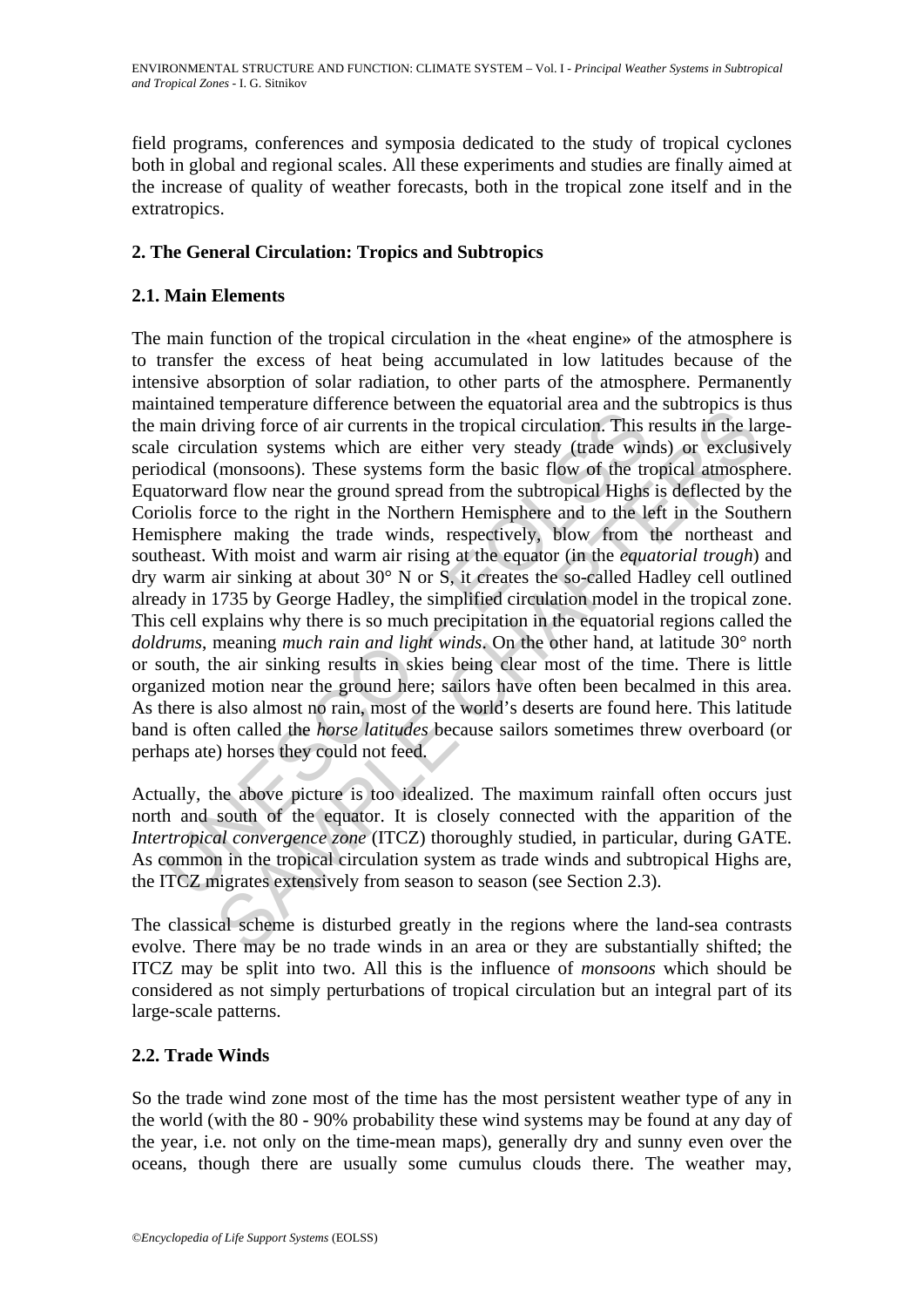however, be disturbed for a few days by an easterly wave (see Section 3.2.1 below) or the development and passage of a violent tropical cyclone. Over the land the trade winds spread the desert with its clear skies and scorching sunshine towards the equator – though how far they reach varies with the season as well as depending on the day-today variations in the subtropical high pressure belt as individual anticyclones intensify, pass by, decay or are rejuvenated. In the Northern Hemisphere the trade winds cover 11 % of the ocean surface, in the Southern Hemisphere as much as 20 %.

ational tough up to 2.500 in, 2.) the *trade what threession* layer<br>erar and winding up to 2.300 m, 2.) the *trade what threession* layer<br>erar trade winds. As one moves towards the lower latitudes the<br>striving and the seri rough up to 2500 m; 2) the *trade* wind *meersion* layer studied above<br>e winds. As one moves towated helower latinges the thickness of<br>e winds. As one moves towated heters up to 1 km and its lower boro<br>anyer increases from The trade winds are best developed over the eastern parts of the oceans. In the average the speed of trade winds near the ground surface is 5 to 6 (sometimes up to 8) m  $s^{-1}$ . Usually three well pronounced layers are singled out in a trade wind zone: 1) the lower layer with the height about 500 m near the subtropical Highs and increasing towards the equatorial trough up to 2500 m; 2) the *trade wind inversion* layer situated above the lower trade winds. As one moves towards the lower latitudes the thickness of the inversion layer increases from several hundred meters up to 1 km and its lower border's height again from several hundreds meters up to 2 km; 3) the layer of upper trade winds situated above the inversion. The trade wind inversion is often (Riehl) considered as, perhaps, the main link in the general circulation chain. It considerably prevents the upward cloud development so that the dry and clear weather dominates in the inversion areas. The typical trade wind cumuli (as a rule producing no precipitation) usually fade away in the inversion layer.

At the upper levels (above the inversion layer) within the trade wind zone a steady flow of *anti*-trade winds (as considered in the old classical Hadley theory) practically does not exist. Westerlies do prevail there but they are very often broken because of various wave perturbations. Seasonal changes different at different longitudes also take place. Perhaps, over the western parts of the oceans upper westerlies are most steady, especially in winter in the Southern Hemisphere. Still, averaging all over the world west components of the wind in the upper troposphere will prevail in the trade wind zone.

# **2.3. The Intertropical Convergence Zone**

Somewhat idealized picture of the circulation systems in the tropical zone described in Section 2.1 has already brought to the concept of a zone where the trade winds of both hemispheres converge. It was named there the *Intertropical convergence zone* tacitly identified with the *equatorial trough*. The latter term, however, may be misleading since the ITCZ rarely lies over the equator. Historically this very important link in the tropical circulation system was otherwise called t*he trade wind convergence zone* (Palmen and Newton), *the intertropical front* (a product of the Norwegian meteorological school) and in some other ways. The active parts of the ITCZ are undoubtedly associated with the significant convergence (for the whole ITCZ it does not, however, happen always); a lower pressure is characteristic for this zone as well. The geographical locations of the ITCZ are quite different all over the tropical zone. In the Atlantic and eastern Pacific, within the trade wind zone, the ITCZ is usually very close to the equator. Its daily position relative to mean monthly latitude may, however, oscillate within 3 to 4°. Besides that, the ITCZ experiences the seasonal shift, as if moving following the Sun or, better to say, the latitude of the subtropical High. This latitudinal shift in the trade wind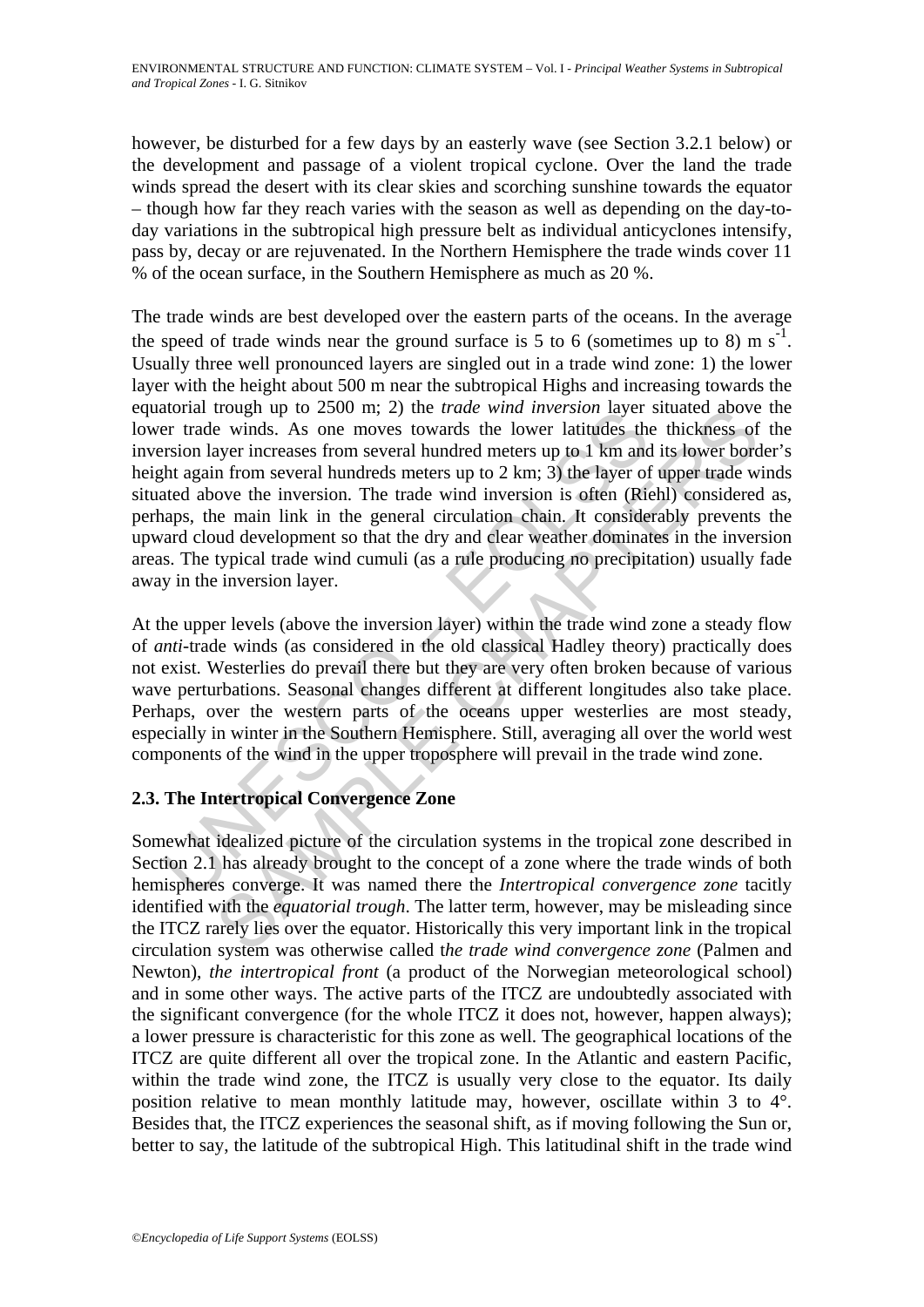zone is usually no more than 5 to 7°. Such convergence zone is often called the *trade wind ITCZ*. Quite different situation is observed over the African and Asian continents, Indian and western Pacific oceans where the monsoon-type circulation may be as great as 25 to 30° along a meridian. Such convergence zone is labeled as a *monsoon ITCZ* (for details see below).

The convectively active part of the ITCZ is usually rather narrow, of the order of 100 km. The vertical currents in the ITCZ destroy the trade wind inversion and, as a consequence, not just trade wind cumuli but towering cumuli and then cumulonimbus appear and rains (even showers) may be as intensive as 90 mm per hour (according to Falkovich: GATE experience). The rainy periods may last 2 to 3 days followed by another 2 to 3 days of dry weather. The ITCZ sometimes breaks up into cloud clusters with closed circulations, and precipitation concentrates locally in these areas.

Experiencement, and previousness, the members of the members of the monsoon ITCZ the southwest (at the eastern coast of China source monsoon ITCZ the southwest (at the eastern coast of China source monsoon ITCZ not only a Forculations, and pricupation concluded as locality in these cares.<br>Soon ITCZ the southwest (at the eastern coast of China southeast) flow of<br>onsoon over Africa or Asia meets continental flows of tropical air ma<br>pared wit In the monsoon ITCZ the southwest (at the eastern coast of China southeast) flow of the summer monsoon over Africa or Asia meets continental flows of tropical air masses having the north component. So, the summer monsoon ITCZ forms in higher latitudes to be compared with the trade wind ITCZ, especially over Asia. That is why in the monsoon ITCZ not only active convection but also monsoon Lows and monsoon depressions form. As a result monsoon showers are produced leading sometimes to catastrophic floods in India. In summer over the eastern Indian and western Pacific, in addition to the monsoon ITCZ, a second ITCZ shows; it represents the merger of the southeast trade wind of the Southern Hemisphere and the equatorial outlying regions of the southwest monsoon flow. During the translation seasons the *equatorial zone of westerlies* over the Indian Ocean is very narrow (several latitude degrees) and is situated symmetrically to the equator. In summer of the given hemisphere this zone is widened while joining with the summer monsoon. One of the two (see above) ITCZs, herewith, continues to stay near the equator but the other moves to the north together with the advancing monsoon. This is the third example (along with the trade winds and monsoons) of flow types forming an ITCZ (Khromov and Petrossiants).

The ITCZ plays a very important role in the energetics of the tropical atmosphere. Approximately one half of solar energy obtained by the Earth is concentrated in the tropics, which is the only region of the globe receiving more solar energy than it radiates into the space. The main part of surplus radiation energy is accumulated in the oceans. About one third of it is carried to middle latitudes by oceanic currents, the remaining two thirds being transported to the atmosphere mainly by evaporation. Almost all this energy passes through the ITCZ. This zone performs as a *distributor*: when it is well developed it transforms all the latent heat energy gathered in the tropics into sensible heat (which is accompanied by heavy precipitation), to the subtropical regions; when the ITCZ is depressed, moist air flux in the lower half of the troposphere rushes to the subtropics. It should be noted that such a role is played not only by the ITCZ but by any tropical disturbance (Falkovich). Another important aspect when discussing the ITCZ «mission» lays in the fact that it stimulates actively the formation of tropical cyclones. Certainly, it happens only if the ITCZ is situated in higher latitudes (not near the equator). In this case the Coriolis force is great enough to create the torque which is necessary for the formation of a tropical depression. If, consequently, the environmental conditions are favorable such a depression may develop into a hurricane or typhoon (see Section 3.1).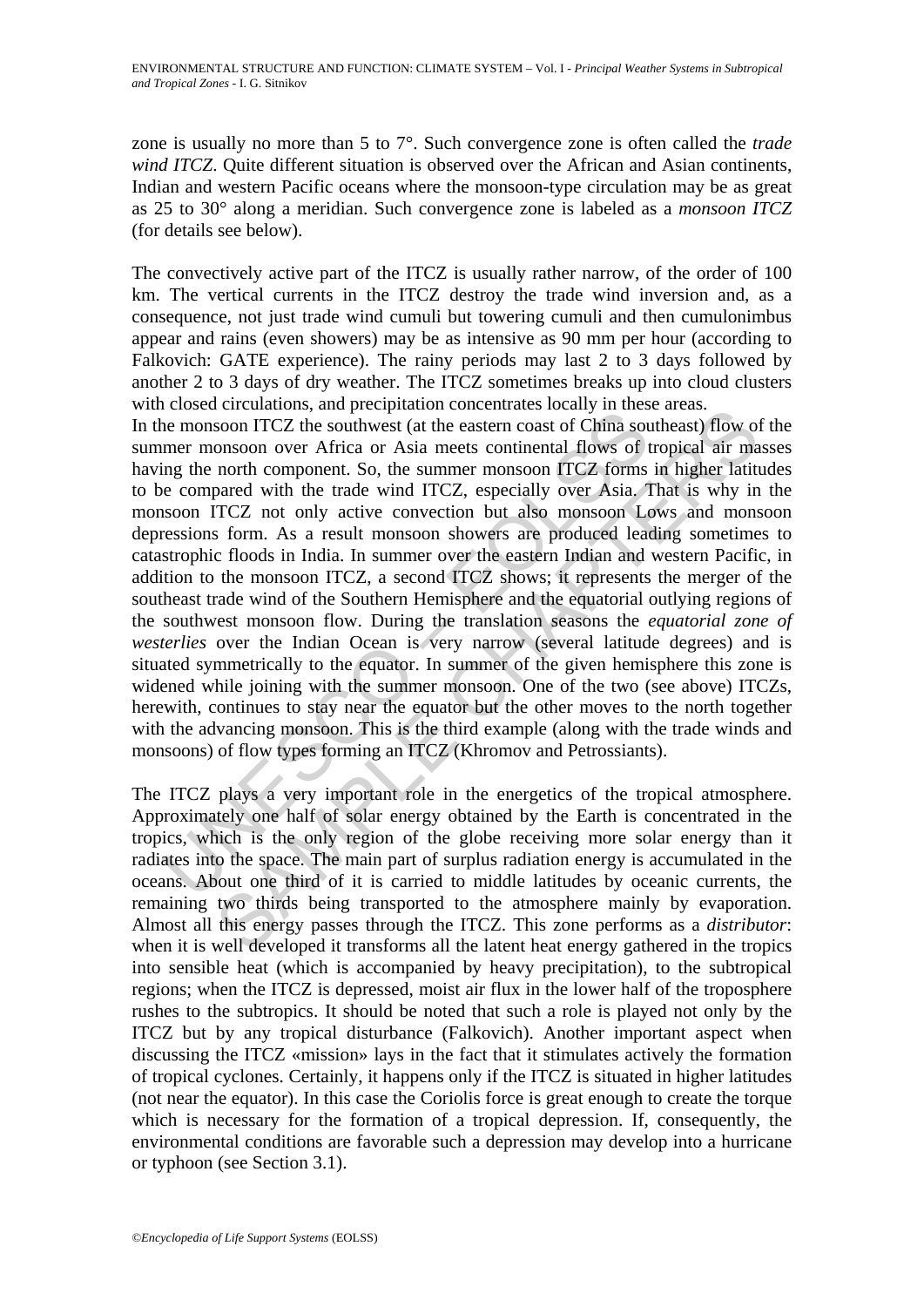- -
- -

# TO ACCESS ALL THE **20 PAGES** OF THIS CHAPTER, Visit: [http://www.eolss.net/Eolss-sampleAllChapter.aspx](https://www.eolss.net/ebooklib/sc_cart.aspx?File=E4-03-04-03)

#### **Bibliography**

Anthes R.A., Panofsky H.A., Cahir J.J., and Rango A. (1975). *The atmosphere,* 339 pp. Charles E. Merrill Publishing Company, A Bell & Howell Company, Columbus, Ohio, USA. [This book presents an easily understood description of various phenomena and processes occurring in the earth's atmosphere, including some tropical items].

Dobryshman E.M. (1980). *Dynamics of the equatorial atmosphere*, 287 pp. [in Russian]. Gidrometeoizdat, Leningrad, USSR. [This monograph considers the problems of the interrelation between pressure, wind, temperature and heat sources fields within the narrow equatorial belt. Data from several large meteorological field experiments, including GATE, are widely used].

ill Publishing Company, A Bell & Howell Company, Columbus, Ohio, USA.<br>
y understood description of various phenomena and processes occurring in the solution of the equatorial and processes occurring in the system EM. (1980 shing Company, A Bell & Howell Company, Columbus, Ohio, USA. [This book present<br>too description of various phenomena and processes occurring in the earth's atmosp<br>ne tropical items].<br>E.M. (1980). *Dynamics of the equatoria* Falkovich A.I. (1979). *Dynamics and energetics of the intertropical convergence zone*, 247 pp. [in Russian]. Gidrometeoizdat, Leningrad, USSR. [This book provides a detailed study of the intertropical convergence zone (ITCZ) mostly based on GATE data. The regulating role of the ITCZ in heat and moisture transport from low latitudes is established. The energy budget in the ITCZ area as well as the interaction between motions of different scales in the tropics are emphasized].

*The GARP Atlantic Tropical Experiment (GATE) Monograph* (1982), 477 pp. ICSU/WMO. Global Atmospheric Research Programme (GARP), GARP Publications Series No. 25, Geneva, Switzerland. [This is a comprehensive review of main scientific results of GATE written by an international team of well-known scientists].

*Global guide to tropical cyclone forecasting* (1993), ed. G.J.Holland, 367 pp. WMO Tropical Cyclone Programme, Report No. TCP-31, Geneva, Switzerland. [This guide in a loose-leaf format is meant for those engaged in the more applied, including operational, aspects of tropical cyclone forecasting].

*Global perspectives on tropical cyclones* (1995), ed. R.L.Elsberry, 289 pp. WMO Tropical Cyclone Programme, Report No. TCP-38, Geneva, Switzerland. [This volume contains an up-to-date review of multifaceted research into tropical cyclones].

Ivanov V.N. (1987). Formation and development of tropical cyclones: the state-of-the-art and research perspectives [In Russian]. *Proceedings of the Third International Symposium on Tropical Meteorology*, Yalta, USSR, March 1985, 5 - 18. Gidrometeoizdat, Leningrad, USSR. [This represents a review of the problem under consideration].

Khain A.P. (1984). *Mathematical modeling of tropical cyclones*, 247 pp. [in Russian]. Gidrometeoizdat, Leningrad, USSR. [This book aims to present the main advances in tropical cyclone (TC) mathematical (mostly numerical) simulations. The prediction techniques and TC models as well as problems connected with the parameterization of deep convection and description of the boundary layer in these models are considered in detail].

Khromov S.P. and Petrossiants M.A. (1994). *Meteorology and climatology*, 519 pp. [in Russian]. Moscow University Publishing House, Moscow, Russia. [This is a text-book for students in geographical specialties. It includes several items belonging to tropical weather systems].

*Meteorology over the tropical oceans* (1978), ed. D.B.Shaw, 278 pp. Published by the Royal Meteorological Society, James Glaisher House, Grenville Place, Bracknell, Berkshire, UK.[This publication contains the main papers presented at a Joint Conference by the Royal Meteorological